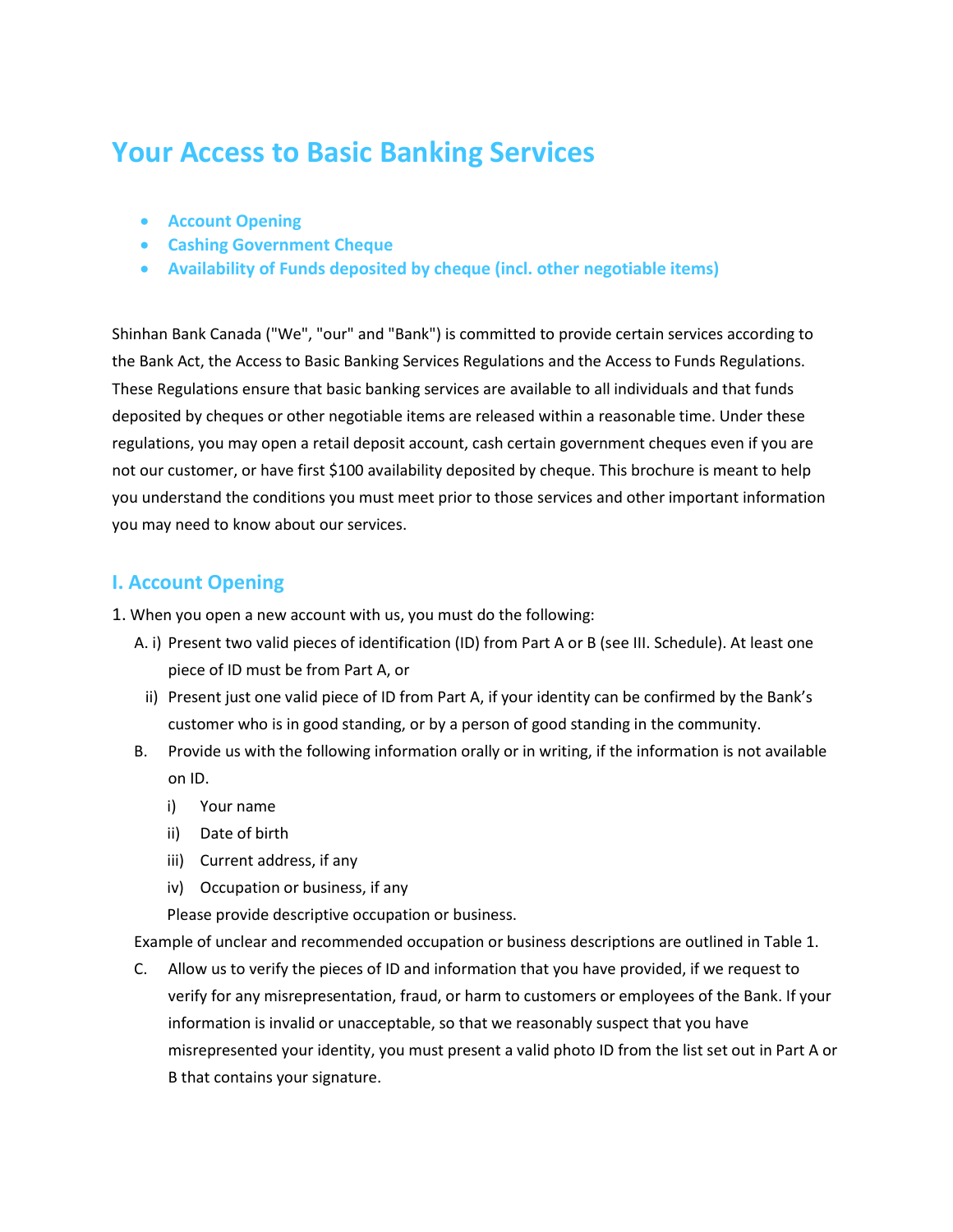**Table 1** Example of occupation and business description

| Unclear            | Recommended <sup>1</sup>                       |
|--------------------|------------------------------------------------|
| Unemployed         | <b>Unemployed Carpenter</b>                    |
| Retired            | <b>Retired Restaurant Chef</b>                 |
| Student            | High school Student (Earl Haig)                |
| Self-Employed      | Self-Employed IT Consultant                    |
| Owner              | Convenience Store Owner (Tasty)                |
| Manager            | Human Resource Manager (ABC Company)           |
| <b>Real Estate</b> | Real Estate Sales Agent (Sold 21)              |
| Finance            | Mergers and Acquisitions Consultant (ABC Firm) |
| Trader             | Seafood Importer (World International)         |
| President          | Shoes Company Owner (123 Ontario Inc.)         |
| <b>Banker</b>      | Loan Officer (ABC Bank)                        |

1 It is always preferred that you provide your employer/business name.

- 2. If any of the following circumstances apply to you, we will refuse to open an account for you. A. If we reasonably believe that the account will be used for illegal or fraudulent purposes.
	- B. If you have a history of illegal or fraudulent activities relating to financial institutions and the most recent instance occurred less than seven years before you ask to open an account.
	- C. If you knowingly make a material misrepresentation of information you provided to us for the purpose of opening an account.
	- D. If we reasonably believe that it is necessary to refuse to open an account to protect our customers or employees from physical harm, harassment or other abuse.
	- E. If you have not provided the ID or information listed above.

Accordingly, we will provide you with a notice telling you that we have refused to open the requested account as well as a copy of this brochure, which contains information on how you can contact the Financial Consumer Agency of Canada ("FCAC").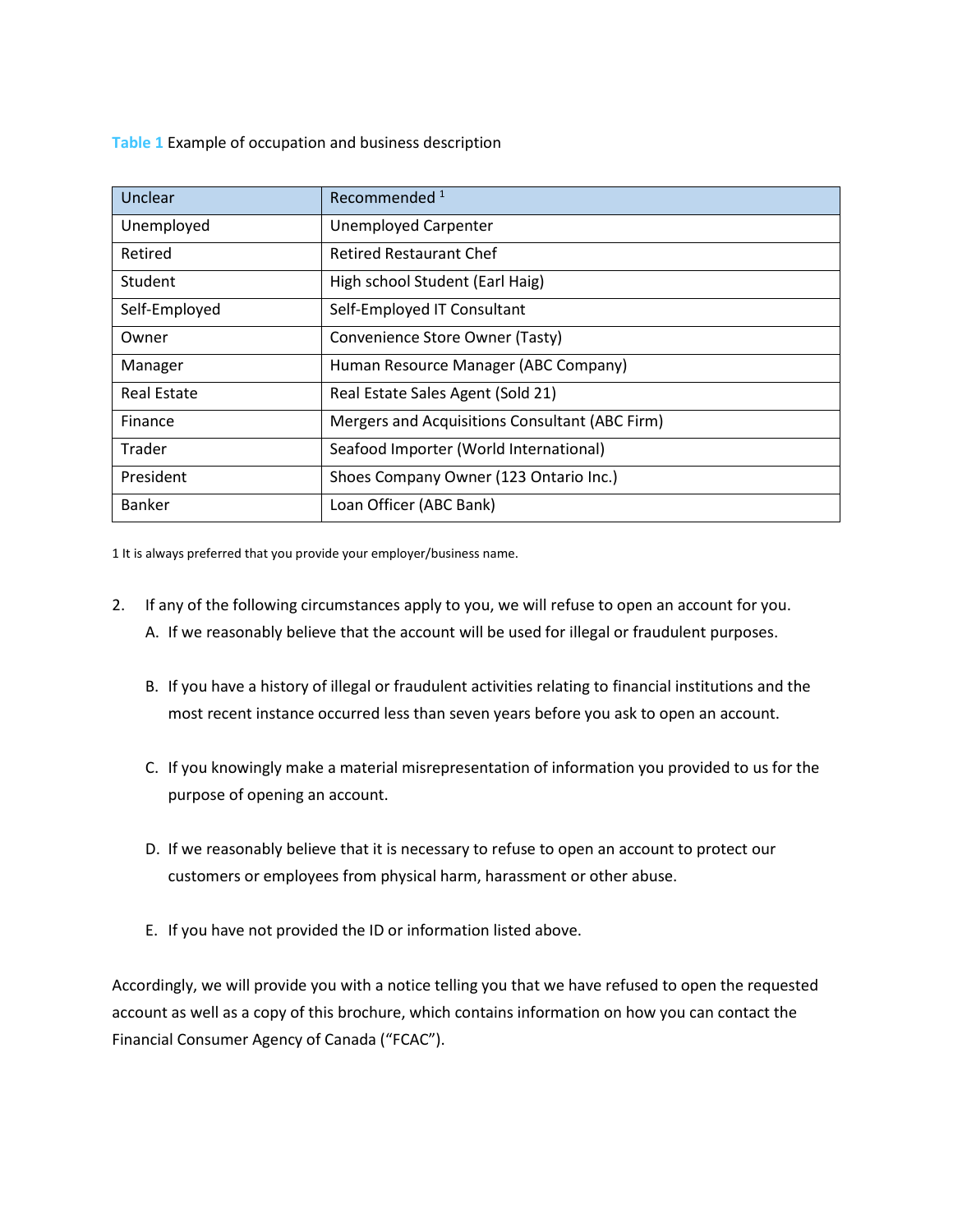# **II. Cashing Government Cheques**

If your cheque is issued by Government of Canada, we will cash the cheque without charging any fees for customers and non-customers. There are following requirements for cashing government cheques:

- 1. The government cheque is up to \$1,500.
- 2. There is no evidence that the government cheque has been altered or is counterfeit.
- 3. There is no evidence that there has been an illegal or fraudulent activity in connection with the government cheque.

Non-customer who does not have an account with us shall present ID:

- A. You present us with two valid pieces of ID from Part A or B; or
- B. You present us with one valid piece of ID from Part A or from Part B that has your photo and signature on it; or
- C. You present us with one valid piece of ID from Part A or B and a Bank customer or a person in good standing in the community can confirm

Under the regulations, we are not obliged to cash a Government of Canada cheque or other instrument if there is evidence that the cheque or other instrument has been altered in any way or is counterfeit or if we have reasonable grounds to believe that there has been an illegal or fraudulent activity in relation to the cheque or other instrument. If we refuse to cash your government cheque, we will provide you with a notice telling you that we have refused to cash the government cheque as well as a copy of this brochure, which contains information on how you can contact the FCAC.

## **III. Schedule**

#### **Part A**

- 1. A driver's license issued in Canada, is permitted to be used for identification purposes under provincial laws
- 2. A current Canadian passport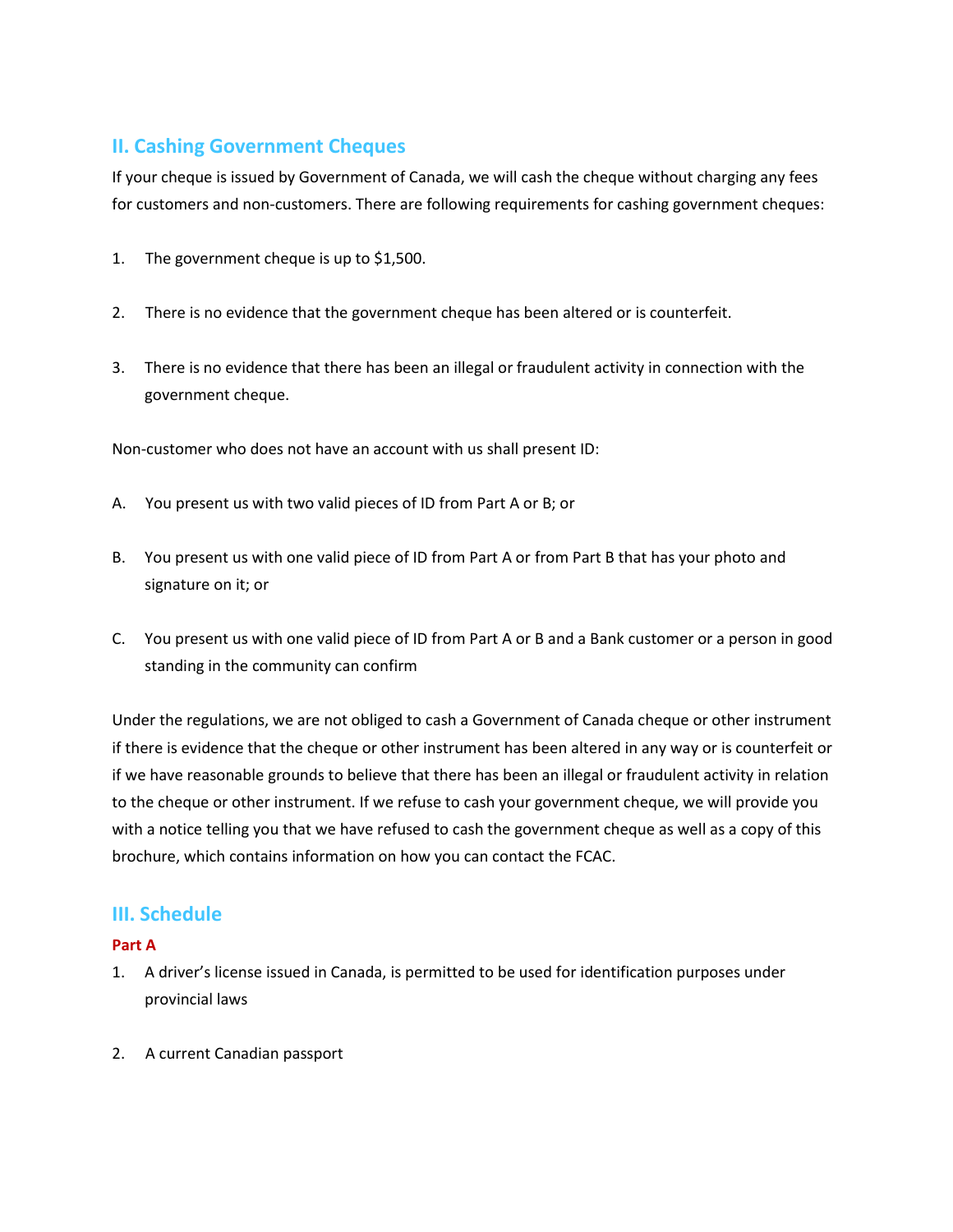- 3. A Certificate of Canadian Citizenship or a Certification of Naturalization, in the form of a paper document or a card but not a commemorative issue
- 4. A Permanent Resident card or Citizenship and Immigration Canada Form IMM 1000 or IMM 1442 or IMM 5292
- 5. A birth certificate issued in Canada
- 6. A Social Insurance Number card issued by the Government of Canada
- 7. An Old Age Security card issued by the Government of Canada bearing the Social Insurance Number of the person named on the card
- 8. A Certificate of Indian Status issued by the Government of Canada
- 9. A Provincial or territorial health card, as permitted to be used for identification purposes under provincial or territorial law
- 10. A document or card, bearing the individual's photograph and signature, issued by any of the following authorities or their successors:
	- a) Insurance Corporation of British Columbia
	- b) Alberta Registries
	- c) Saskatchewan Government Insurance
	- d) Department of Service Nova Scotia and Municipal Relations
	- e) Department of Transportation and Infrastructure Renewal of the province of Prince Edward Island
	- f) Service New Brunswick
	- g) Department of Government Services and Lands of the Province of Newfoundland and Labrador
	- h) Department of Transportation of the Northwest Territories
	- i) Department of Community Government and Transportation of the Territory of Nunavut

#### **Part B**

1. An employee identity card, issued by an employer that is well known in the community, bearing the individual's photograph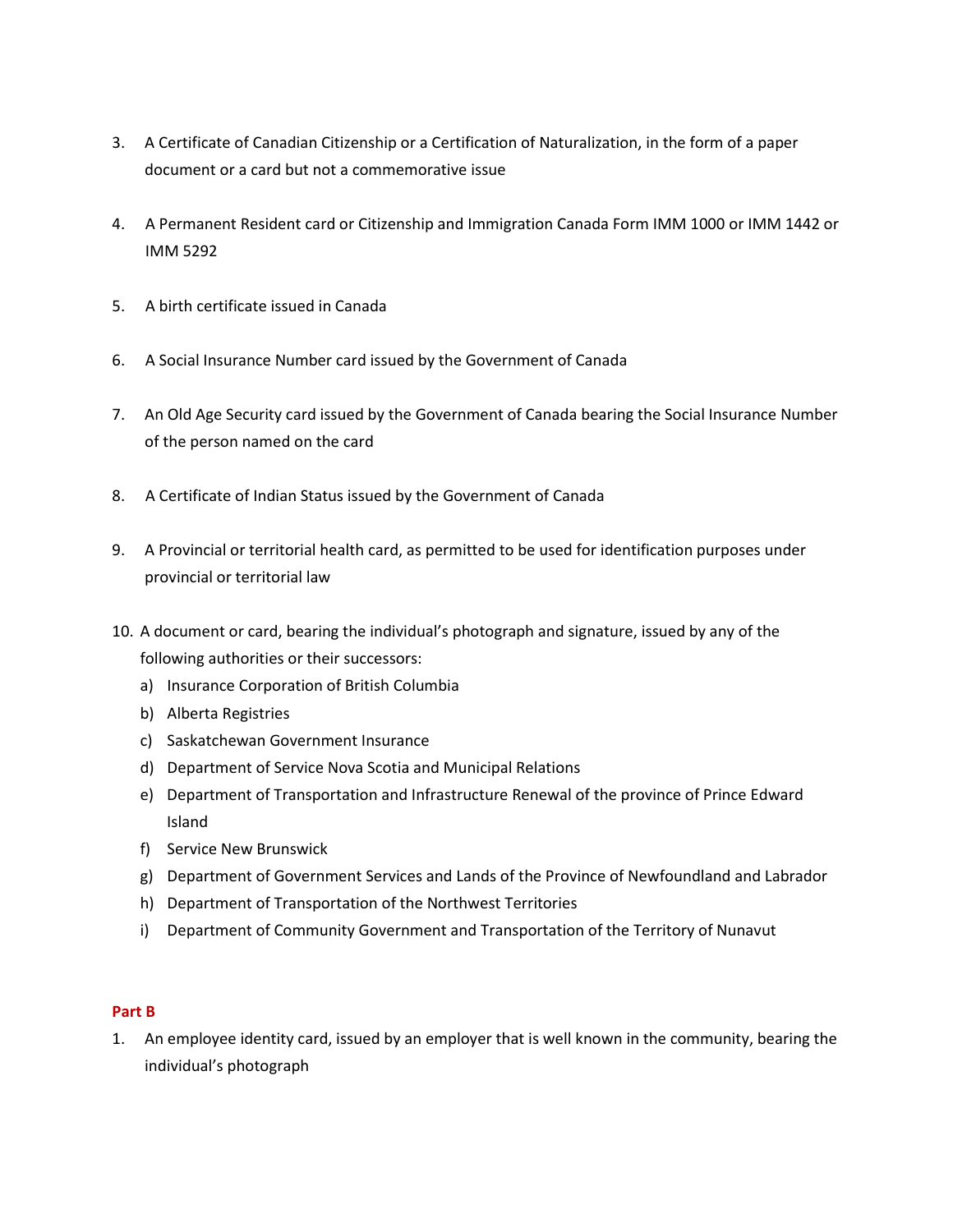- 2. A bank or automated banking machine or client card, issued by a member of the Canadian Payments Association in the name of, or bearing the name of, the individual and bearing the individual's signature
- 3. A credit card, issued by a member of the Canadian Payments Association in the name of, or bearing the name of the individual and bearing the individual's signature
- 4. A Canadian National Institute for Blind (CNIB) client card bearing the individual's photograph and signature
- 5. A current foreign passport

# **IV. Cheque Holding Policy**

Our policy is aimed to assure that funds will be available from the account at the other financial institution on which a cheque or a negotiable instrument is drawn. As a result, you may not have an immediate access to funds for cheques and other negotiable items deposited to your account. The length of the holding period can vary depending on the currency denominated and the location of the issuing financial institution. In general, the period of time required to clear an item is outlined in Table 2:

| Hold period $1$      | If the cheque (or other negotiable item) is                               |
|----------------------|---------------------------------------------------------------------------|
| Four $(4)$           | 1. Less than or equal to CAD 1,500 and drawn on a branch of a financial   |
| <b>Business days</b> | institution located in Canada                                             |
|                      | 2. Deposited in person with an employee at one of our branches            |
| Five $(5)$           | Less than or equal to CAD 1,500 and deposited in ATM or any other manner  |
| <b>Business days</b> |                                                                           |
| Seven (7)            | 1. More than CAD 1,500 and drawn on a branch of a financial institution   |
| <b>Business days</b> | located in Canada                                                         |
|                      | 2. Deposited in person with an employee at one of our branches            |
| Eight (8)            | More than CAD 1,500 and deposited in ATM or any other manner              |
| <b>Business days</b> |                                                                           |
| Twenty-five(25)      | Drawn on a branch of a financial institution located in the United States |
| <b>Business days</b> |                                                                           |

**Table 2** Cheque (incl. other negotiable items) hold period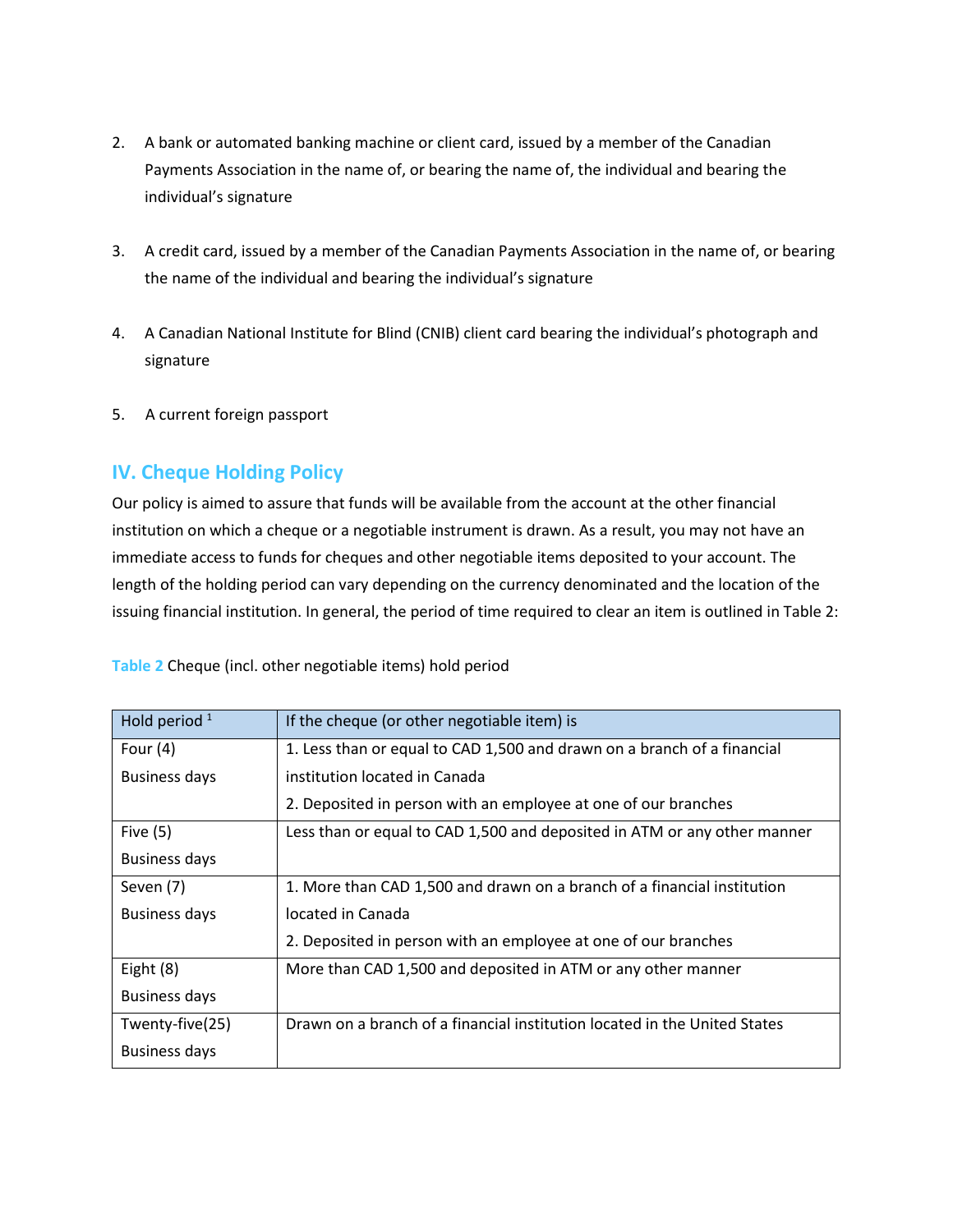| At least thirty                               | Drawn on a branch of a financial institution located outside of Canada or the |
|-----------------------------------------------|-------------------------------------------------------------------------------|
| (30) business Days <sup>2</sup> United States |                                                                               |

1 Hold period does NOT count the day of the deposit and Business days do not include a Saturday, Sunday, or statutory holidays.

2 The funds will be deposited to your account only if the counter party (the other financial institution) clears the instrument and makes an actual payment to SHBC.

- 1. For the above cheque hold periods, we may require that you meet all of following conditions:
	- A. It is deposited to an account that has no illegal or fraudulent purpose;
	- B. It is deposited by an eligible enterprise<sup>3</sup> and there is no material increased credit risk;
	- C. It is deposited to an account that has been open for more than 90 days; and
	- D. A paper-based, magnetically encoded Canadian dollar cheque has not been endorsed more than once and the cheque is not deposited 6 months or more after the date of the cheque.

3 A business with credit of less than \$ 1 million, fewer than 500 employees and annual revenues of less than \$50 million

#### **First \$100 Availability**

If you have met all the conditions above and deposit in person at a branch, you may have immediate access to the first \$100 of all funds deposited by a cheque on any one day to a personal deposit account (or next business day access if the cheque is deposited in any other manner).

2. After the hold period, the fund will automatically be released and you may then access the funds. However, our release of funds to you does not mean that the cheque or other negotiable item cannot be returned for another reason. If the cheque is returned for another reason after the hold period, we may charge the amount of the cheque to your account.

If we refuse to release the funds, we will provide you a notice as well as a copy of this brochure, which contains information on how you can contact the FCAC.

## **V. Concerns**

Please let us know if you have any questions or concerns. Shinhan Bank Canada always encourages customers to immediately contact us so we can deliver an appropriate solution. At first, you can contact